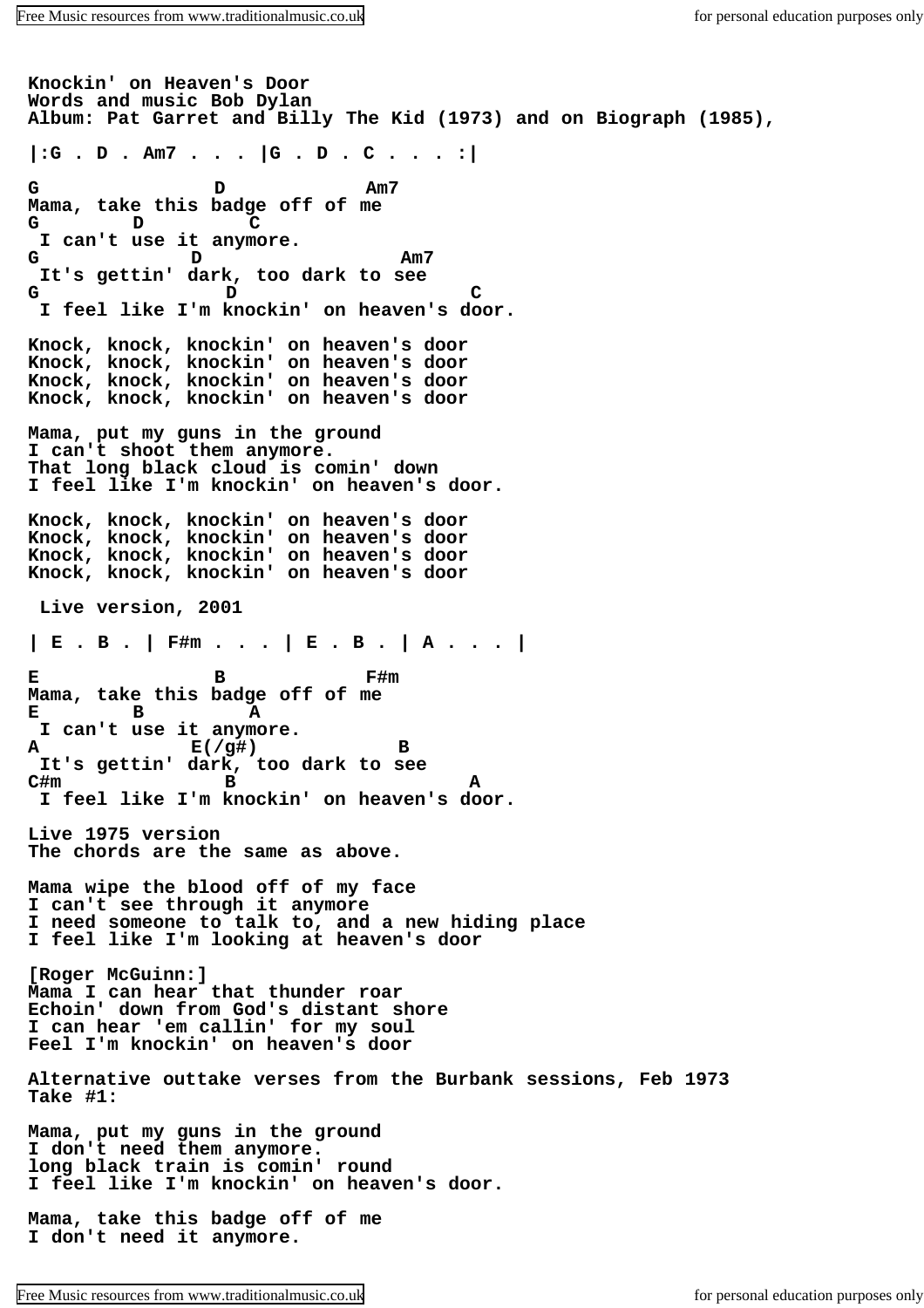**It's gettin' dark, too dark to see I feel I'm knockin' on heaven's door. Mama, put my guns in the ground I can't shoot them anymore. that long black train is comin' round I'm knockin' up on heaven's door Take #2: "Ok, let's do it without the vocal. It's the last time I work for anybody though, on a movie. With music." Various live lyric changes Mama wipe the blood from my face I'm sick and tired of the war Got a lone black feelin', and it's hard to trace Feel like I'm knockin' on heaven's door (1974, various locations, incl. the version on Before the Flood. This verse is inserted between the two verses on the original album) Mama take these bells out of my ears I can't hear them anymore They're bringin' me down and givin' me tears Feel like I'm knockin' on heaven's door Roger McGuinn's verse: Mama I can hear that thunder roar Echoin' down from God's distant shore I can hear it callin' for my soul Feel I'm knockin' on heaven's door (Waterbury CT, 751111) Mama wipe the blood off of my face I can't see through it anymore I need someone to talk to, and a new hiding place I feel like I'm knocking on heaven's door (Boston, 751121) Mama take these tears out of my eyes I can't see through them anymore Just for once, I'd like to see the sunrise Feel like I'm knockin' on heaven's door (MSG, "Night of the Hurricane", 751208) Mama take this badge off of me I can't feel it anymore It's getting dark, too dark to see Feel like I'm knockin' on heaven's door (New Orleans, 760503, Fort Worth 760516) Mama tow my barge down to sea Pull it down from shore to shore Two brown eyes are lookin' at me Feel like I'm knockin' on heaven's door. Goin' down by that road Feelin' down and more and more Take the train by [...] Feel like I'm knockin' on heaven's door. [...] on this scene fallin' down like to the floor Two brown eyes are looking at me Feel like I'm knockin' on heaven's door (Earl's Court, London 810629)**